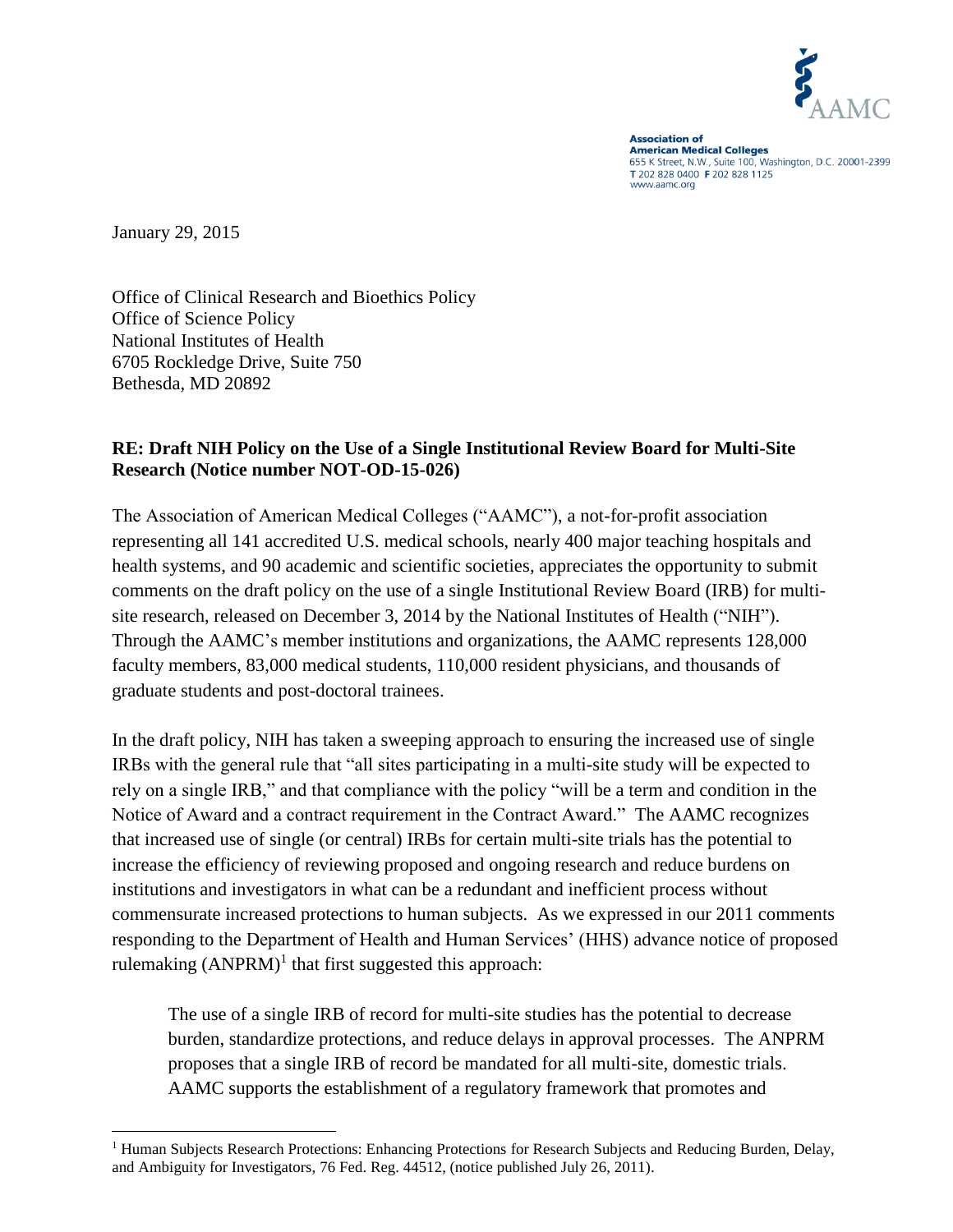facilitates the adoption of single IRB review for multi-site studies. Regular use of a single IRB of record in large multi-site trials could accomplish both goals of the ANPRM if certain considerations, guidance, and clarifications are in place prior to the effective date of such a requirement.<sup>2</sup>

Despite our support for the increased use of single IRBs for multi-site trials, we believe that the implementation of this policy as drafted will not accomplish the NIH's laudable goals, but may instead increase costs, shift administrative burdens, and encourage the development of "shadow" IRB reviews to fill in the gaps left by insufficient guidance on how to create many simultaneous reliance agreements and relationships. We concur with many academic medical centers and research institutions that have commented on this issue, both in response to this draft policy and to the related section in the 2011 ANPRM, providing valuable information about the concerns and increased responsibilities of sites that function as single IRBs as well as sites that rely on others. We commend these thoughtful letters to your attention as well.

In these comments, we identify the primary concerns with the scope and structure of the policy and offer NIH recommendations for addressing these problems and alternative approaches that could accomplish similar results without unintended negative consequences.

**Creating an effective inter-institutional reliance is not a rapid or simple process.** The successful examples of single IRBs for large, complex multi-site studies are often the result of expensive and time-consuming development and negotiations. These relationships evolve over time and require the establishment of trust, a familiarity with processes, procedures, and personnel, and clear designation of roles and responsibilities for all aspects of managing the trials. An institution that has never served as an IRB for other sites will need to build the requisite infrastructure and expertise to allow it to play this role.

**A single IRB will not be equally beneficial for all multi-site trials.** This policy would be strengthened if NIH could use the experiences of institutions across the country to create a set of criteria identifying which types of trials would be most likely to realize the goals of efficiency and adherence to ethical principles. These criteria might include trials of a certain size, number of sites, or level of risk, or inclusion of a site with infrastructure in place to act as a single IRB. Using these guideposts, the NIH could implement a policy that had a more limited scope or implement a tiered or phased approach as we recommend below.

**Roles and responsibilities of all sites must be clearly and explicitly defined before institutions will be confident in their ability to cede or take on IRB review for all NIHfunded multi-site studies.** The roles that the responsible and the reliant institutions need to consider in the context of a multi-site trial are numerous, and should be better enumerated in the

 $\overline{a}$ 

<sup>2</sup> AAMC Comment Letter, October 25, 2011, (available at

https://www.aamc.org/download/264544/data/aamccommentlettertohhsonproposedhumansubjectsresearchregulation .pdf).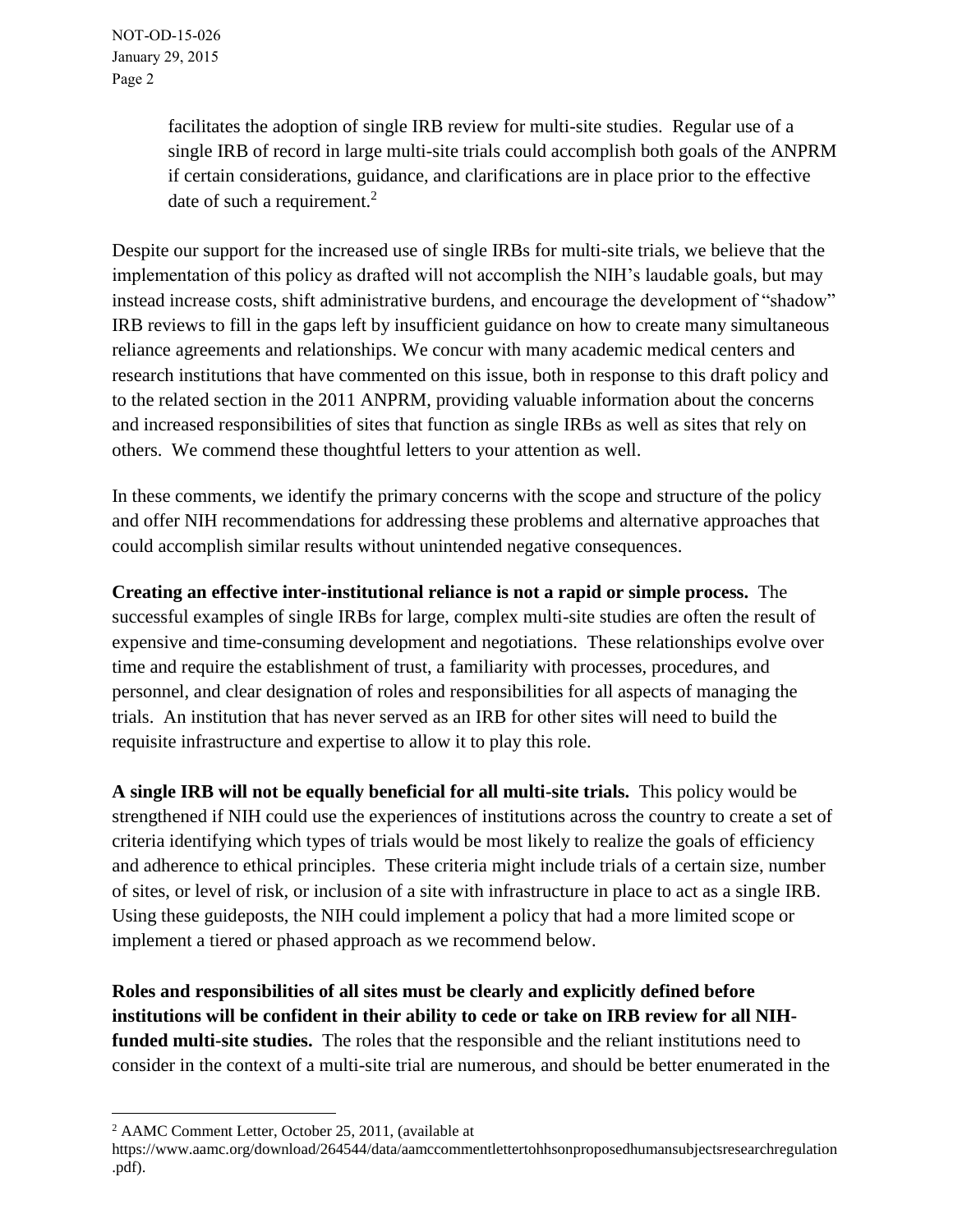NOT-OD-15-026 January 29, 2015 Page 3

 $\overline{a}$ 

policy or in related guidance. These would include issues related to cost, allocation of resources, liability, subject injury, investigator and subject records management, and the other institutional responsibilities now coordinated by many IRBs.

**Institutions will need more guidance on how to choose a single IRB, and when this decision needs to be made.** The draft policy indicates that NIH will have "final decisional authority for approving the selected single IRB," but does not include further information on the attributes that such an IRB must have or whether the selection of the single IRB must occur prior to the Notice of Award. It is not clear whether the appropriateness of the applicant's selection of the single IRB will affect the likelihood of a multi-site trial being funded. If the agreed-upon IRB must be identified at the time of application, applicants would need to have assurances that the selected IRB will meet established thresholds, such as accreditation by the Association for the Accreditation of Human Research Protection Programs (AAHRPP).

**The exceptions to a mandate should be broader than currently proposed.** If this policy is finalized with as expansive a scope as currently envisioned, the NIH should consider a policy of exceptions that goes beyond the inability of a designated single IRB "to meet the needs of specific populations or where local IRB review is required by federal, tribal, or state laws or regulations." There will undoubtedly be times when circumstances will warrant the local review to ensure the protection of human subjects, and the NIH policy should provide institutions with a clear mechanism for addressing these concerns without the fear of penalty from the funding entity.

**Research the NIH has already agreed to fund should be used to determine the most effective way to draft and implement this policy.** In a recent notice of funding opportunity, NIH has specifically solicited applications for grants to "explore two timely issues of significance for policy development" including "the principles and characteristics for central Institutional Review Boards (IRBs)."<sup>3</sup> As NIH states in the background to this notice, "the use of a single IRB for multi-site studies, which is permitted under current Federal human subjects research regulations (45 CFR part 46), was proposed as a requirement for domestic, multi-site studies in the 2011 Advanced Notice of Proposed Rulemaking on the Common Rule. While central IRBs have been used effectively in some contexts, research and analysis could inform the move to broader use of central IRBs." The application deadline for these grants is February 19, 2015, and we encourage NIH to consider how to promote "evidence-based policy" by using the information gained from this research to inform the current proposed move to a broader use of single IRBs.

**NIH should consider alternatives to a broad mandate for all NIH-funded studies.** There are many actions that the NIH could take in the interim to move toward the goal of increasing the

<sup>&</sup>lt;sup>3</sup> NIH Funding Opportunity: Empirical Research on Ethical Issues Related to Central IRBs and Consent for Research Using Clinical Records and Data, RFA-OD-15-002 (available at http://grants.nih.gov/grants/guide/rfafiles/RFA-OD-15-002.html).